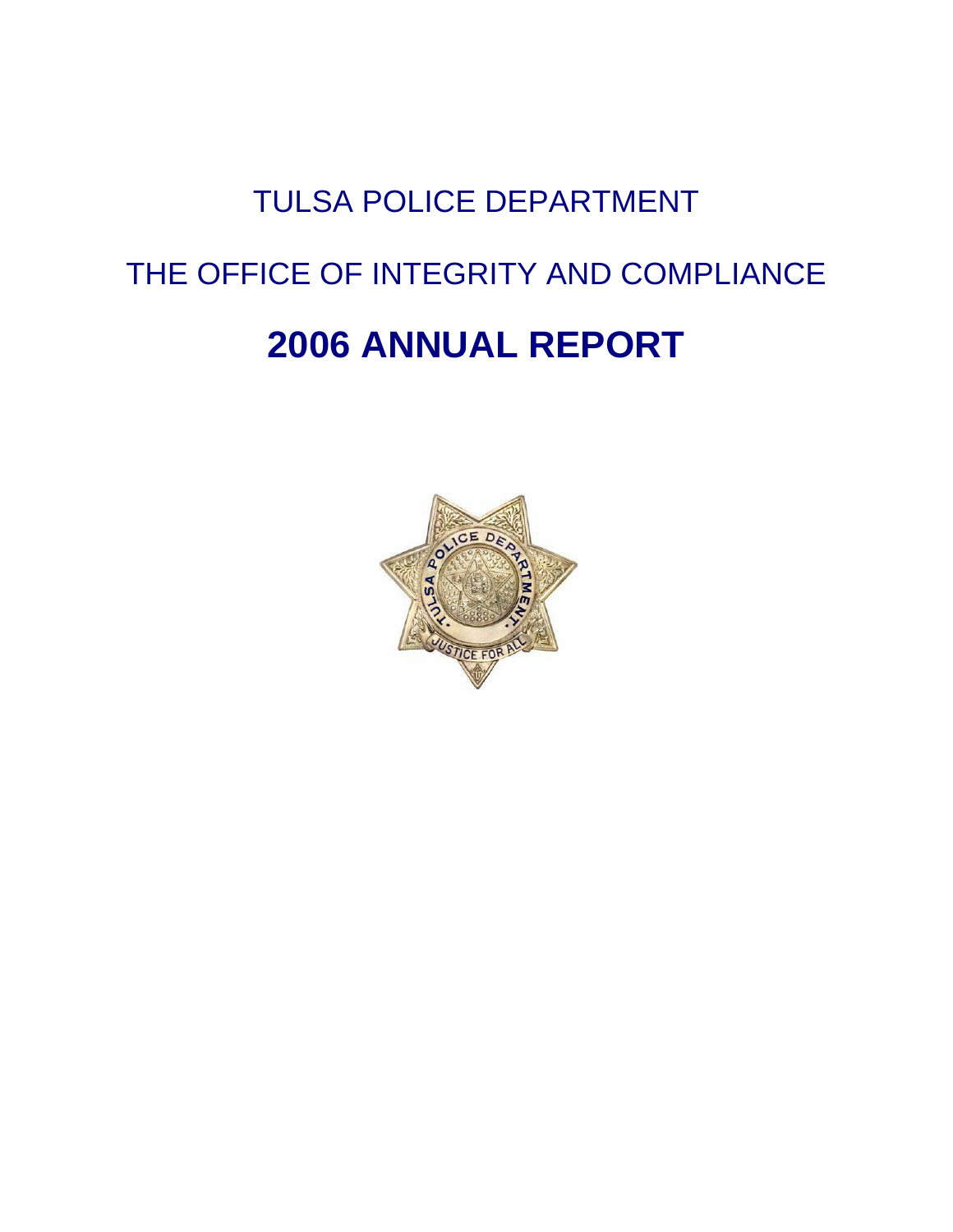

### *INTER-OFFICE CORRESPONDENCE*

- **TO:** Chief Dave Been, CHF
- **FROM:** Capt. Paul Fields, Office of Integrity and Compliance
- **DATE:** March 15, 2007
- **SUBJECT:** Office of Integrity and Compliance Annual Report for 2006

During 2006, the Office of Integrity and Compliance (TOIC) logged 236 total cases, investigating 331 issues. This is an increase of 13 cases from 2005. Of the 236 cases, citizens initiated 173 investigations, 55 were administratively initiated, 2 were initiated by community partnerships, and the Mayor's Action Center initiated 6 complaints. No complaints were initiated by Human Relations, specifically reflecting discrimination cases, or city council members.

TOIC investigated 97 cases. The remaining 139 cases were investigated at the divisional level.

In addition to the above mentioned cases, TOIC processed 110 run-in reports, 50 tort claims, 55 ABLE applications, 25,814 subpoenas, 6,433 court overtime requests, and 298 use of force reports.

This information provided by RIMS database statistics and compiled by Cheryl Stice and Van Evans.

PF:cs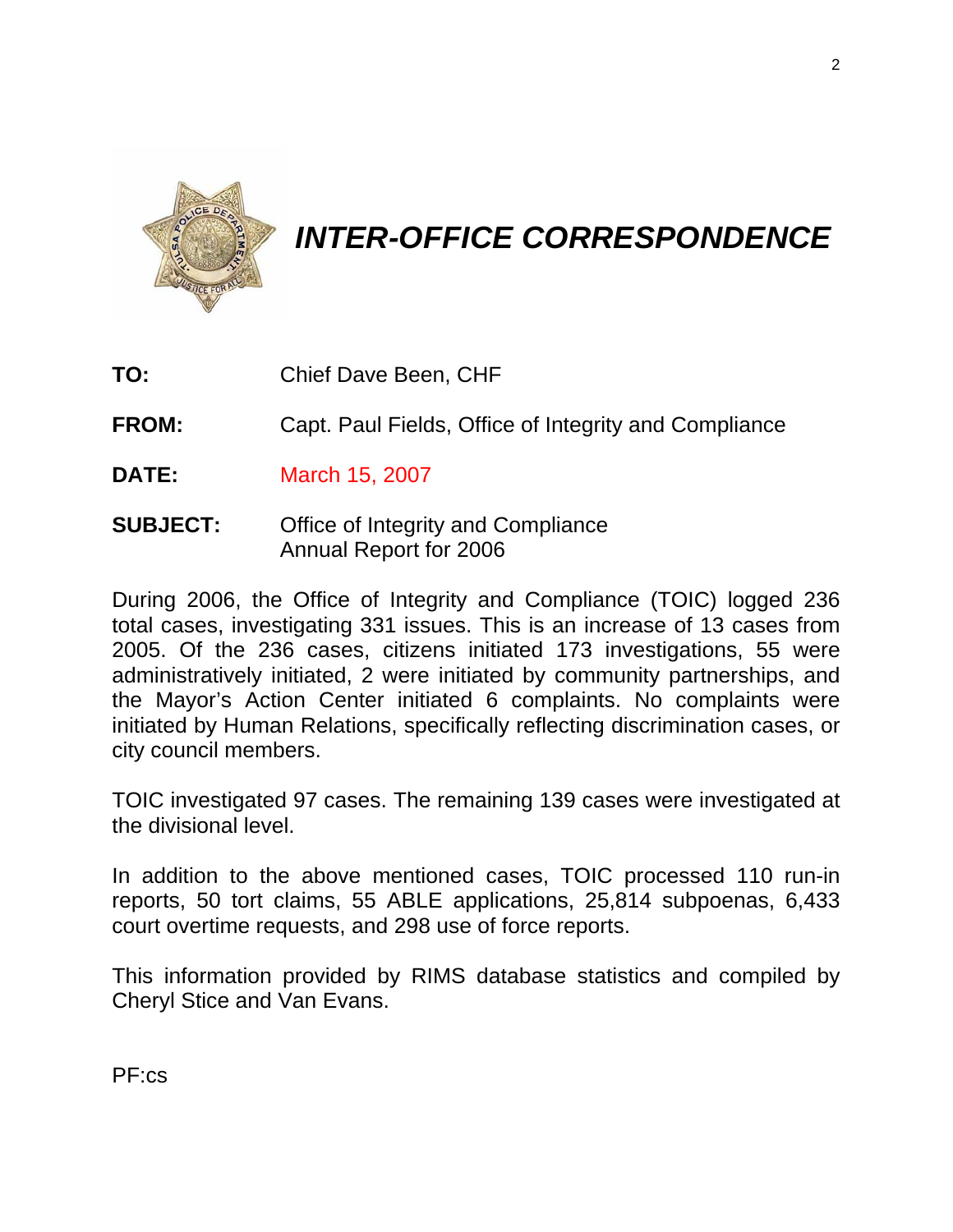Frequently, TOIC cases involve multiple officers, employees, allegations and dispositions. The following statistics represent all issues investigated and relative dispositions.

|                                         | <b>Closed</b> | Exon-<br>erated | <b>Not</b><br>investi-<br>gated | <b>Not</b><br>Sus-<br>tained | Out<br>of<br><b>Policy</b> | Pend<br>-ing   | Re-<br>solved | Sus-<br>tained | $Un-$<br>founded | With-<br>drawn | <b>Within</b><br>policy | <b>YEAR-</b><br><b>END</b><br><b>TOTALS</b> |
|-----------------------------------------|---------------|-----------------|---------------------------------|------------------------------|----------------------------|----------------|---------------|----------------|------------------|----------------|-------------------------|---------------------------------------------|
| <b>Deadly Force</b>                     | 0             | 0               | 0                               | 0                            | 0                          | $\overline{2}$ | 0             | 0              | 0                | 0              | 5                       | $\overline{7}$                              |
| <b>Discrimination</b>                   | 0             | 2               | 0                               | 0                            | 0                          |                | 2             | 0              | 5                | 0              | $\overline{0}$          | 10                                          |
| <b>Excessive Force</b>                  | 0             | 16              | 0                               | 11                           | 0                          | 4              | 0             | 0              | 21               | 0              | 0                       | 52                                          |
| <b>Harassment</b>                       | 0             | 5               | $\overline{0}$                  | $\overline{2}$               | 0                          |                | 6             | $\overline{0}$ | 5                | 4              | $\Omega$                | 23                                          |
| <b>Inaction/Slow</b><br><b>Response</b> |               | 4               | $\overline{2}$                  |                              | 0                          | 4              | 12            | 3              | 8                | 6              | $\overline{0}$          | 41                                          |
| <b>Poor Public</b><br><b>Relations</b>  | 4             | 7               | 2                               | 5                            | 0                          | 0              | 30            | 9              | 4                | 8              | 0                       | 69                                          |
| <b>Violation of</b><br><b>Procedure</b> | 18            | 9               | $\overline{0}$                  | 14                           | 0                          | 25             | 8             | 17             | 21               | 3              | $\Omega$                | 115                                         |
| <b>Weapon Discharge</b>                 | $\bf{0}$      | $\bf{0}$        | $\bf{0}$                        | $\bf{0}$                     | $\mathbf{2}$               | $\bf{0}$       | $\bf{0}$      | 1              | $\bf{0}$         | $\mathbf{0}$   | 11                      | <b>3</b>                                    |
| <b>YEAR-END TOTALS</b>                  | 23            | 43              | 4                               | 33                           | 2                          | 37             | 58            | 30             | 64               | 21             | 16                      | 331                                         |

#### **CASE TYPE AND DISPOSITION**



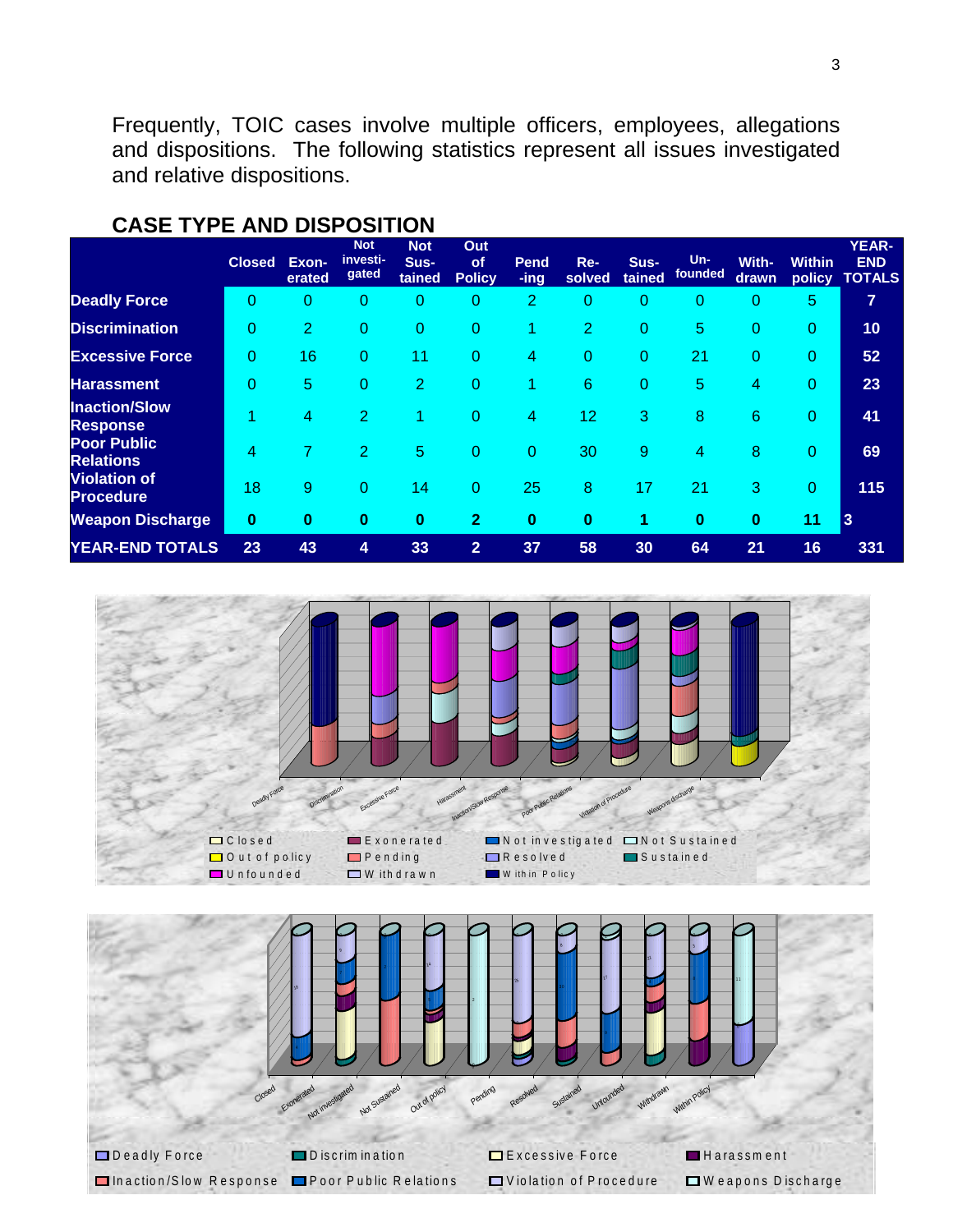#### **DISPOSITION OF COMPLAINTS**

| <b>Closed</b>              | Information not available to proceed with investigation     | 23             |
|----------------------------|-------------------------------------------------------------|----------------|
| <b>Exonerated</b>          | Incident complained of occurred but was lawful and proper   | 43             |
| <b>Not</b><br>Investigated | Original officer named was not investigated, named in error | 4              |
| <b>Not Sustained</b>       | Insufficient evidence to prove or disprove the allegation   | 33             |
| <b>Out of Policy</b>       | Actions taken not within policies and procedures            | $\overline{2}$ |
| Pending                    | Case remains under investigation at end of year             | 37             |
| <b>Resolved</b>            | Supervisor mediated discussion between citizen and officer  | 58             |
| <b>Sustained</b>           | Allegation is supported by sufficient evidence              | 30             |
| <b>Unfounded</b>           | Allegation is false or not factual                          | 64             |
| <b>Withdrawn</b>           | Complainant expresses desire to terminate investigation     | 21             |
| <b>Within Policy</b>       | Actions taken within policies and procedures                | 16             |
| <b>TOTAL</b>               |                                                             | 331            |

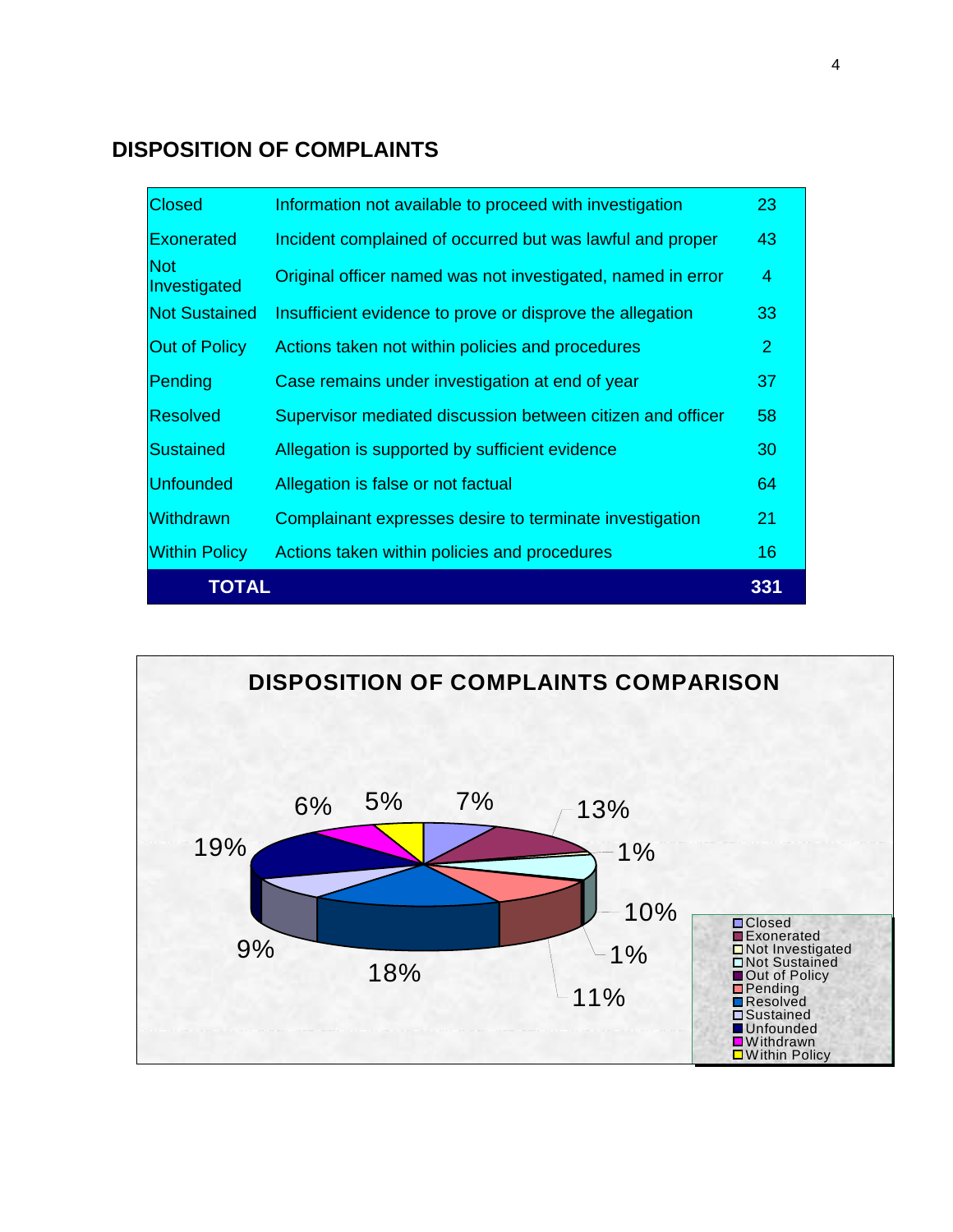#### **MONTHLY CASE TOTAL COMPARISON**



|                 |              | 2005 | 2006 |
|-----------------|--------------|------|------|
| January         |              | 23   | 28   |
| February        |              | 18   | 15   |
| <b>March</b>    |              | 20   | 26   |
| April           |              | 21   | 10   |
| <b>May</b>      |              | 27   | 17   |
| June            |              | 20   | 30   |
| July            |              | 15   | 19   |
| <b>August</b>   |              | 24   | 21   |
| September       |              | 24   | 23   |
| October         |              | 13   | 18   |
| <b>November</b> |              | 8    | 15   |
| <b>December</b> |              | 10   | 14   |
|                 | <b>TOTAL</b> | 223  | 236  |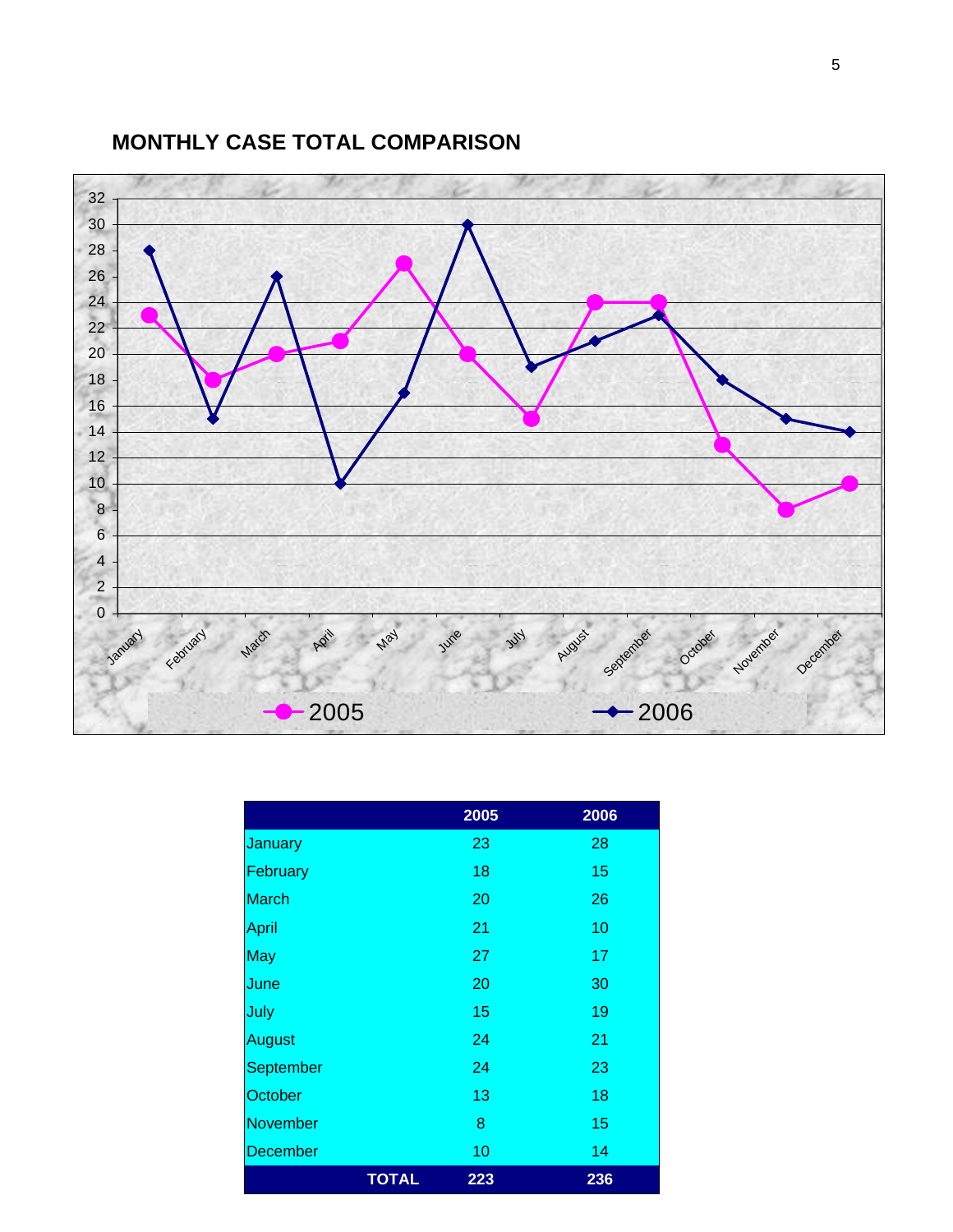Frequently, TOIC cases involve multiple employees. Following are the statistics indicative of all investigated employees.

#### **TOTAL DEPARTMENTAL EMPLOYEES BY RACE**





#### **TOTAL INVESTIGATED EMPLOYEES BY RACE**

| <b>White (73%)</b> | 242 |
|--------------------|-----|
| <b>Black (10%)</b> | 34  |
| Indian (11%)       | 35  |
| Hispanic (3%)      | 10  |
| Undetermined (3%)  | 10  |
|                    | 331 |

This total of 331 represents the number of employees investigated by the Office of Integrity and Compliance, not the number of cases worked by the unit.

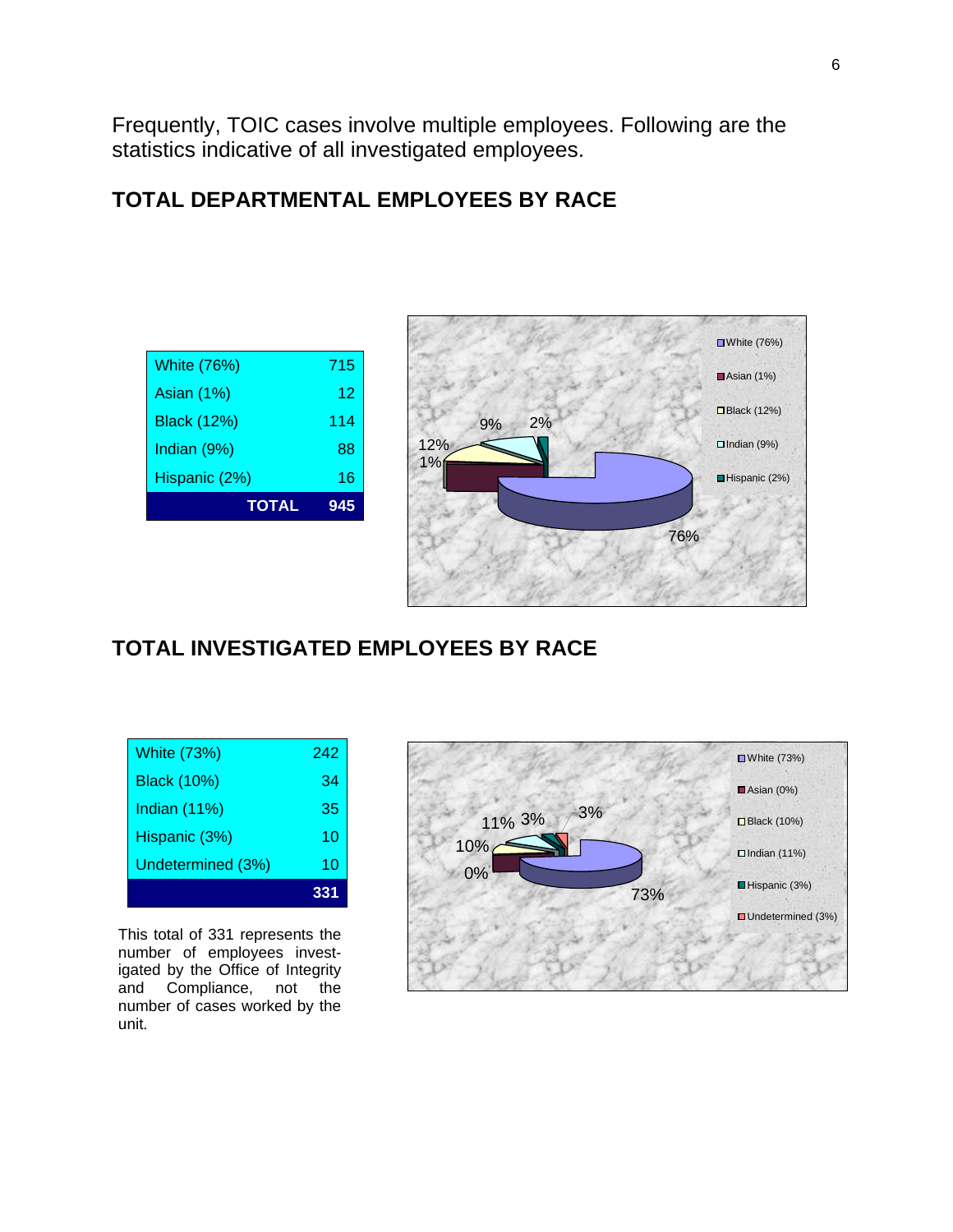#### **SUSTAINED DISPOSITIONS BY EMPLOYEE RACE**

| <b>White (70%)</b> | 21 |
|--------------------|----|
| <b>Black (26%)</b> | 8  |
| Indian (4%)        | 1  |
| Undetermined (0%)  | O  |
| <b>TOTAL</b>       | 30 |



#### **SUSTAINED DISPOSITIONS BY COMPLAINANT RACE**

| White (7%)         | 2  |
|--------------------|----|
| <b>Black (17%)</b> | 5  |
| <b>TPD (46%)</b>   | 14 |
| Undetermined (30%) | g  |
| <b>TOTAL 30</b>    |    |

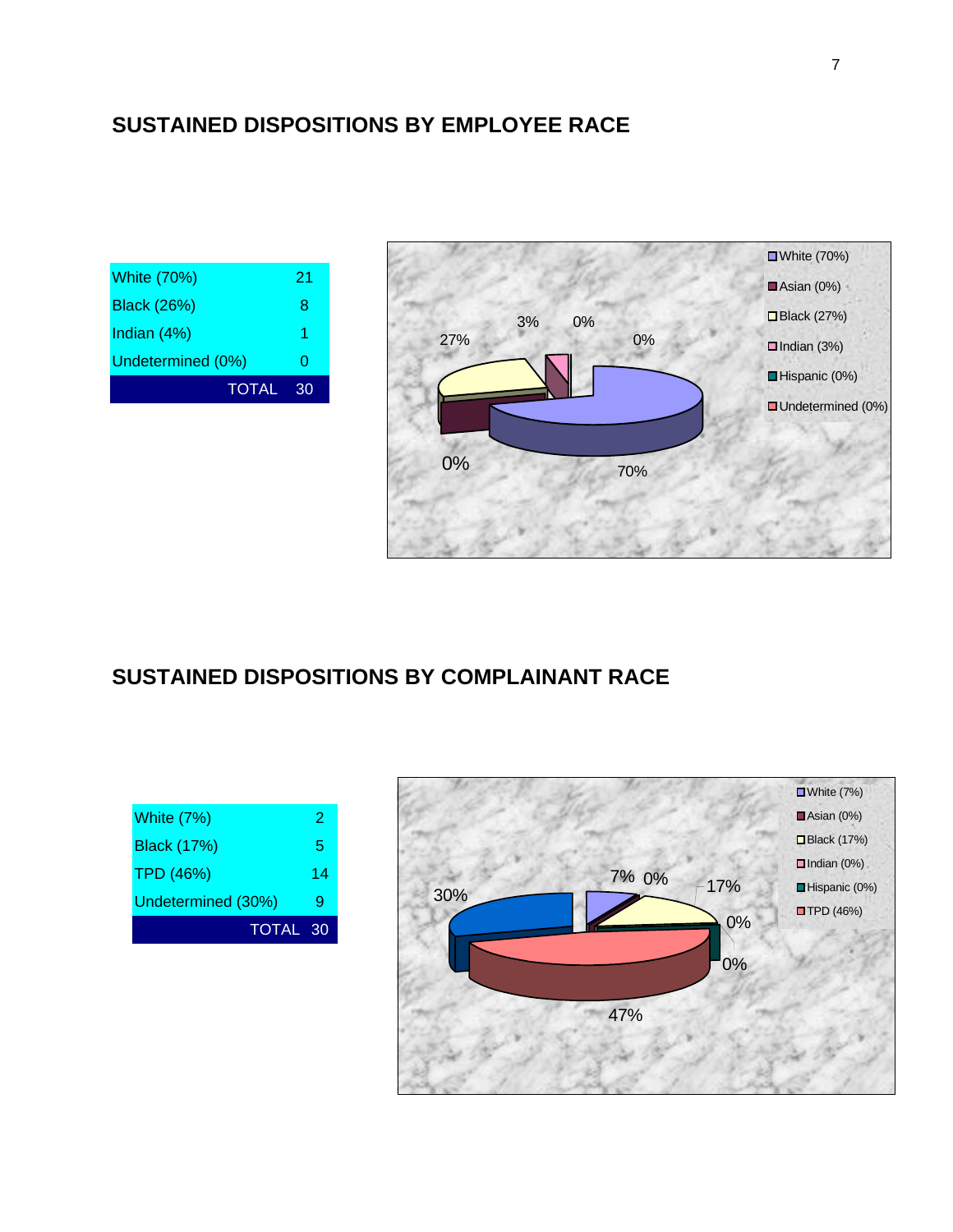#### **TOTAL DEPARTMENTAL EMPLOYEES BY GENDER**

| <b>TOTAL</b>        | 945 |
|---------------------|-----|
| <b>Female (22%)</b> | 211 |
| Male (78%)          | 734 |



#### **TOTAL INVESTIGATED EMPLOYEES BY GENDER**

| <b>TOTAL</b>             | 331 |
|--------------------------|-----|
| <b>Undetermined (3%)</b> | 10  |
| <b>Female (12%)</b>      | 41  |
| Male (85%)               | 280 |

This total of 331 represents the number of employees investigated by the Office of Integrity and Compliance, not the number of cases worked by the unit.

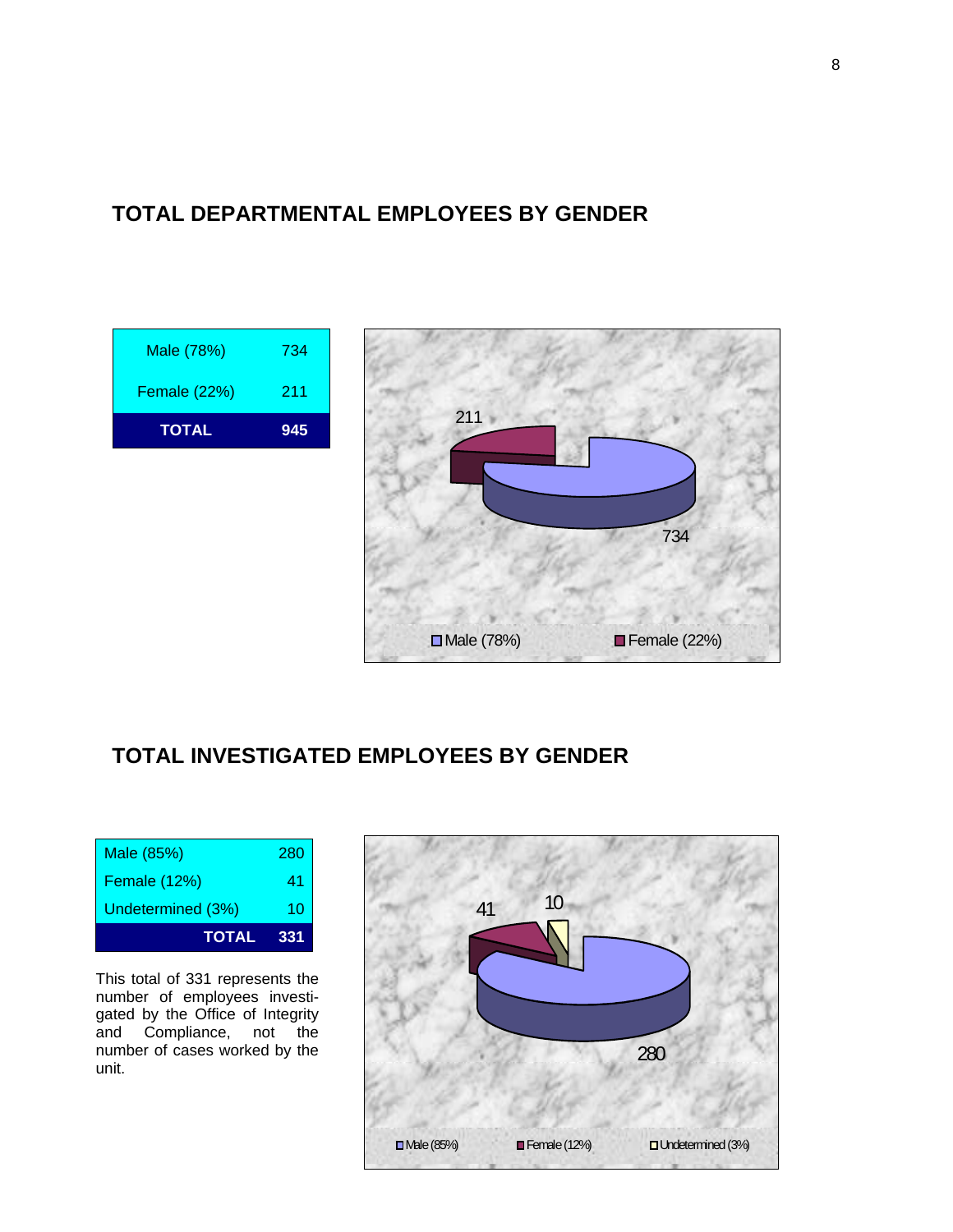#### **TOTAL DEPARTMENTAL EMPLOYEES BY AGE**

| $20 - 25$    | 17  |
|--------------|-----|
| $26 - 30$    | 87  |
| $31 - 35$    | 172 |
| $36 - 40$    | 171 |
| 41-45        | 171 |
| 46-50        | 158 |
| $51+$        | 169 |
| <b>Total</b> | 945 |
|              |     |



#### **TOTAL INVESTIGATED EMPLOYEES BY AGE**

| $21 - 25$    | 5   |
|--------------|-----|
| $26 - 30$    | 46  |
| $31 - 35$    | 71  |
| 36-40        | 56  |
| 41-45        | 64  |
| 46-50        | 38  |
| $51+$        | 41  |
| Undetermined | 10  |
| <b>Total</b> | 331 |

This total of 331 represents the number of employees investigated by the Office of Integrity and Compliance, not the number of cases worked by the unit.

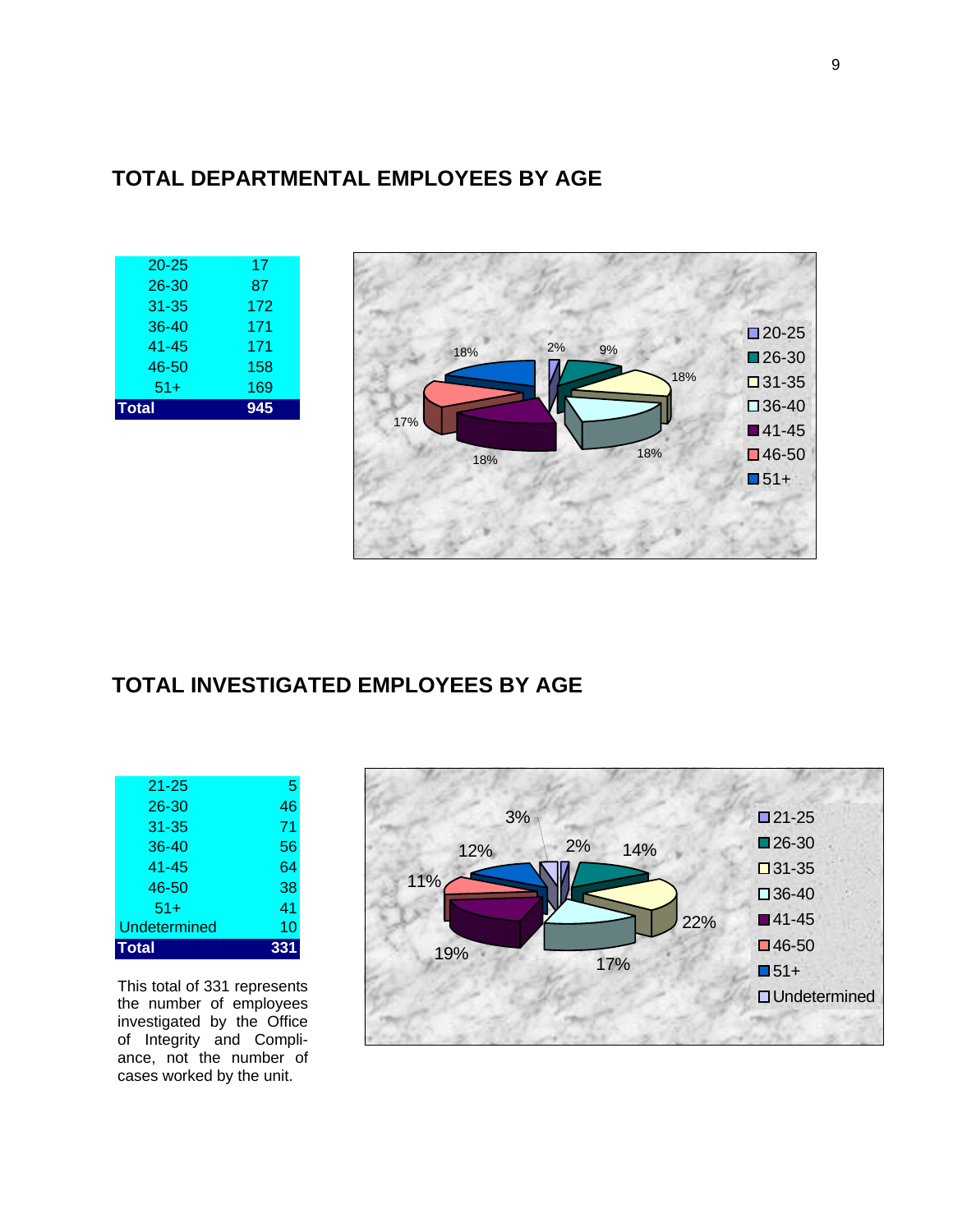#### **TOTAL DEPARTMENTAL EMPLOYEES BY YEARS OF SERVICE**

| 0-5 Years          | 202 |
|--------------------|-----|
| 6-10 Years         | 187 |
| <b>11-15 Years</b> | 147 |
| 16-20 Years        | 173 |
| 21-25 Years        | 112 |
| 26+ Years          | 124 |
| <b>TOTAL</b>       | 945 |



#### **TOTAL INVESTIGATED EMPLOYEES BY YEARS OF SERVICE**

| 0-5 Years           | 86  |
|---------------------|-----|
| 6-10 Years          | 68  |
| <b>11-15 Years</b>  | 63  |
| 16-20 Years         | 42  |
| 21-25 Years         | 36  |
| 26+ Years           | 26  |
| <b>Undetermined</b> | 10  |
| <b>TOTAL</b>        | 331 |

This total of 331 represents the number of employees investigated by the Office of Integrity and Compliance, not the number of cases worked by the unit.

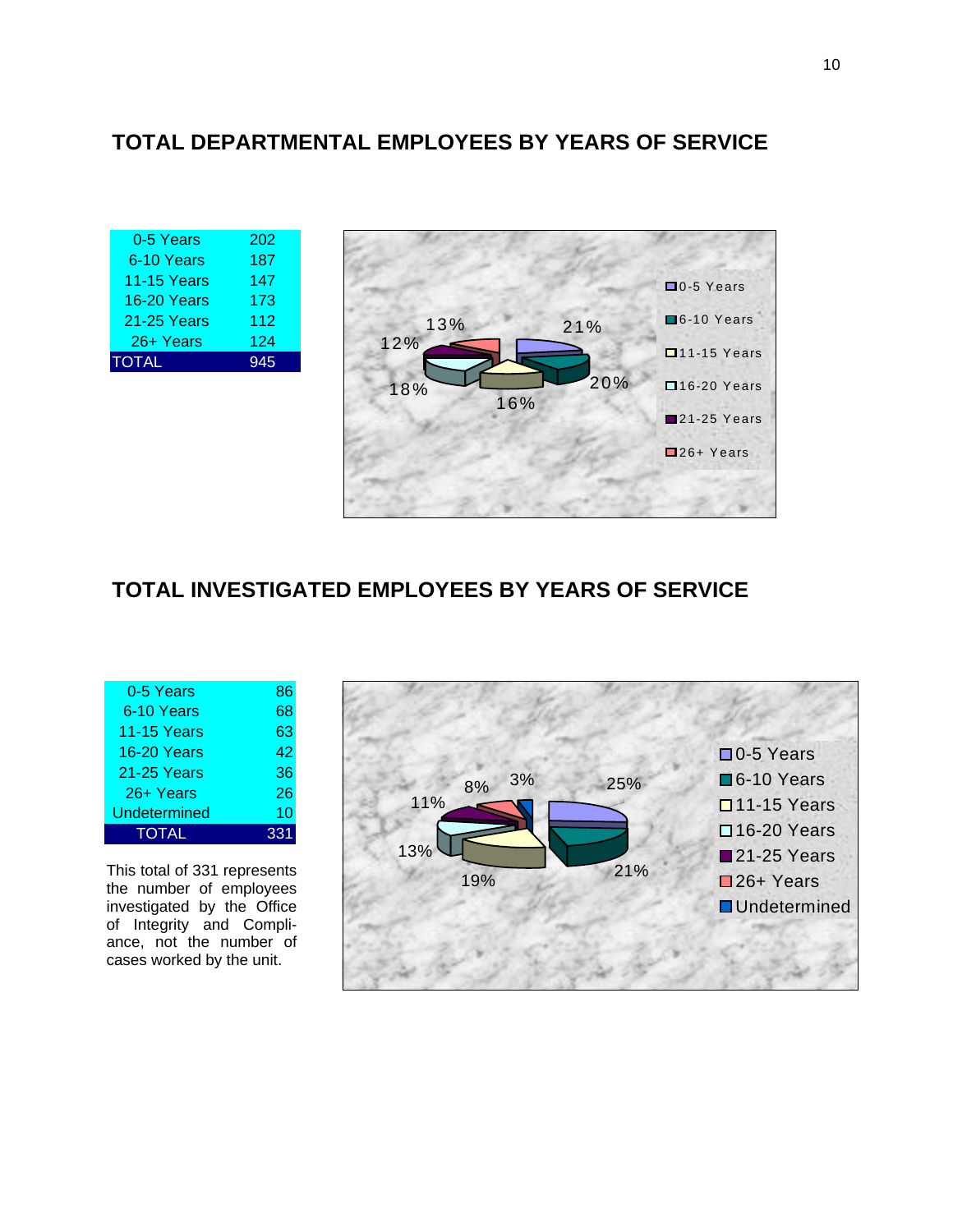#### **EMPLOYEE TRACKING AND ASSISTANCE PROGRAM**

3 employees were identified as eligible for the Employee Tracking and Assistance Program (ETAP). While statistically eligible, conferees determined that the need for counseling or special training did not exist for 2 of these employees. 1 employee successfully completed the program.

#### **DISCIPLINARY ACTIONS**

The following statistics summarize the actions imposed to discipline employees for allegations found to be sustained. Allegations in 236 cases were dispositioned with a finding of sustained, resulting in a total of 30 disciplinary actions.

| <b>Undetermined</b>                    | $\overline{2}$ |
|----------------------------------------|----------------|
| <b>Verbal Counseling</b>               | 14             |
| <b>Termination</b>                     | $\overline{2}$ |
| <b>Suspension</b>                      | 3              |
| <b>Resigned</b>                        |                |
| <b>Loss of AV Days</b>                 | $\overline{2}$ |
| <b>Division Letters of Reprimand</b>   | 4              |
| <b>Department Letters of Reprimand</b> | 2              |

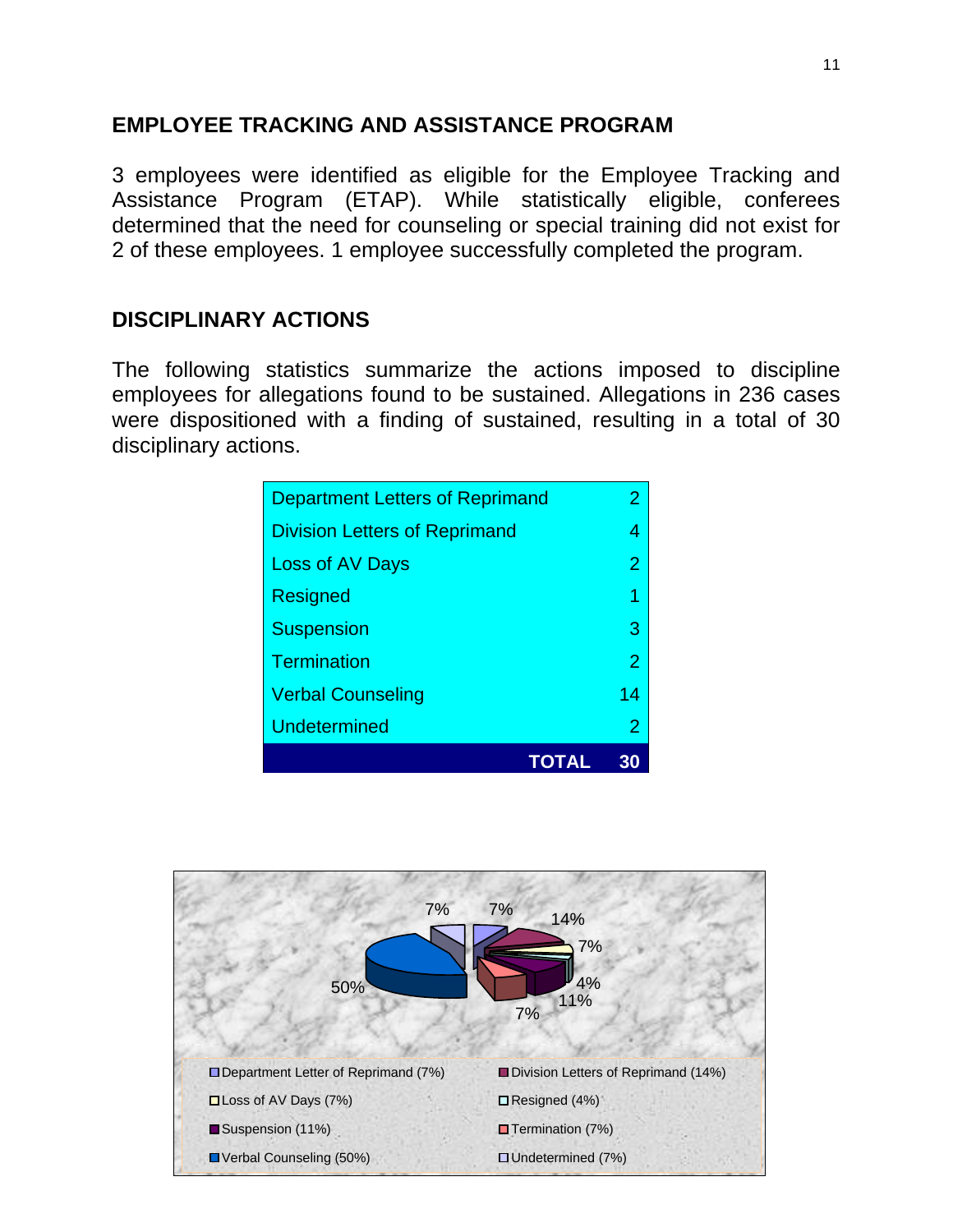The following data represents the categorical breakdown of the 298 use of force reports processed by the unit. It is imperative to note that use of force incidents against an individual can involve more than one form of force in the same instance, hence the larger number of reported uses of force (343) in the following charts and tables.



#### **USE OF FORCE BY DIVISION**

|                              | <b>DET</b>     | <b>SOD</b>           | <b>TD</b>      | <b>SID</b>     | <b>UDE</b>     | <b>UDN</b>     | <b>UDSW</b>    | <b>TOTAL</b> |
|------------------------------|----------------|----------------------|----------------|----------------|----------------|----------------|----------------|--------------|
| <b>CEW</b>                   | 1              | $\overline{0}$       | $\overline{0}$ | $\overline{0}$ | 5              | 2              | 3              | 11           |
| <b>FSDD</b>                  | $\overline{0}$ | $\overline{0}$       | $\overline{0}$ | 1              | $\overline{0}$ | $\overline{0}$ | $\overline{0}$ | 1            |
| <b>Impact Weapon</b>         | 2              | 3                    | 5              | 1              | 8              | 14             | 10             | 43           |
| K-9 Use                      | 0              | 36                   | $\overline{0}$ | $\overline{0}$ | $\overline{0}$ | $\overline{0}$ | $\overline{0}$ | 36           |
| <b>Less Lethal</b><br>Weapon | $\overline{0}$ | 1                    | $\overline{0}$ | $\overline{0}$ | $\overline{2}$ | 5              | 3              | 11           |
| <b>OC Spray</b>              | $\overline{0}$ | $\blacktriangleleft$ | 13             | 5              | 59             | 90             | 41             | 209          |
| <b>Physical Control</b>      |                | 1                    | 1              | 2              | 15             | 8              | 4              | 32           |
| <b>TOTAL</b>                 | 4              | 42                   | 19             | 9              | 89             | 119            | 61             | 343          |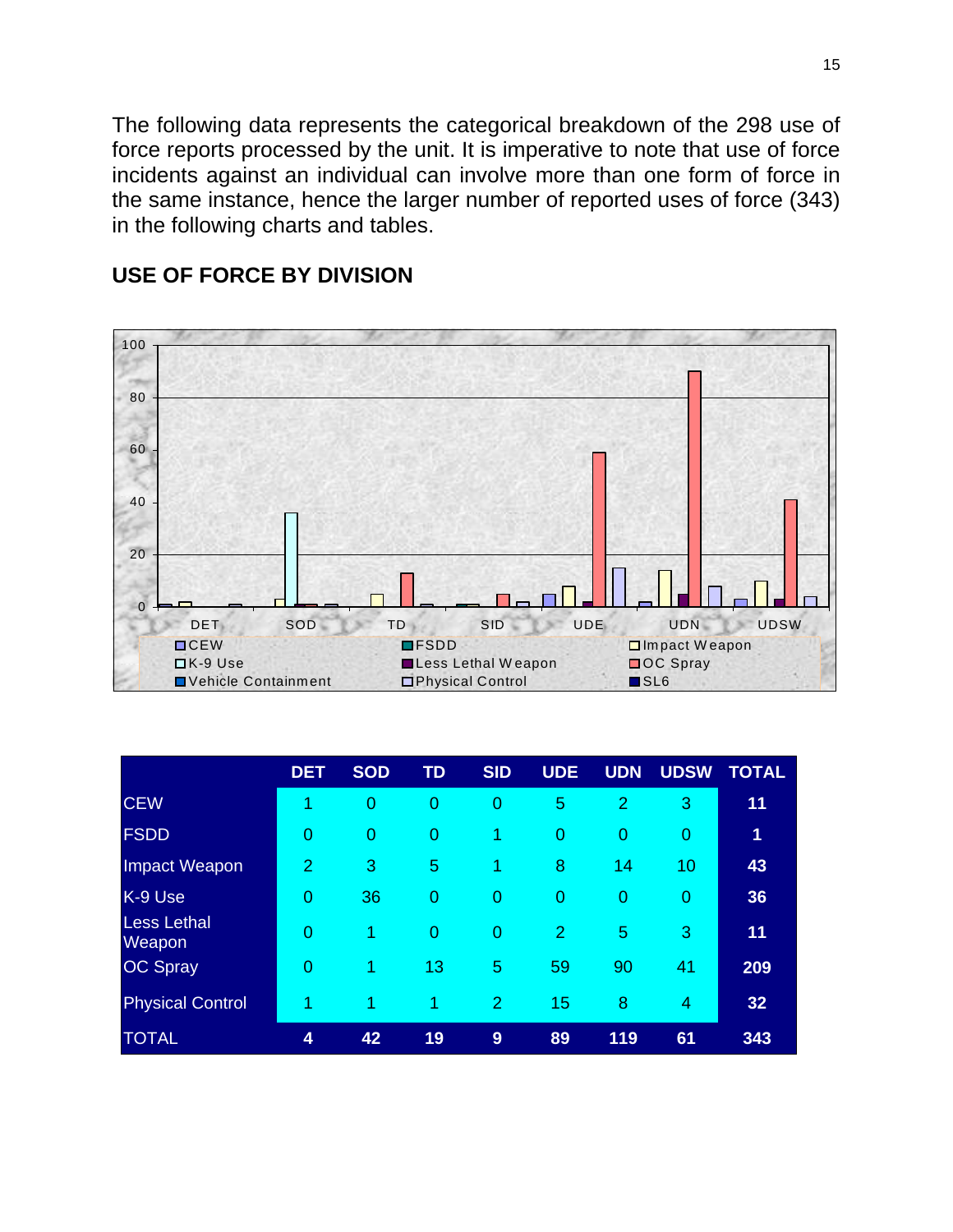#### **USE OF FORCE BY RACE OF OFFENDER**



|                                     | <b>BLACK</b>   | <b>HISPANIC</b> | <b>INDIAN</b>  | <b>UNDETER-</b><br><b>MINED/</b><br><b>UNKNOWN</b> | <b>WHITE</b>   | <b>TOTAL</b>   |
|-------------------------------------|----------------|-----------------|----------------|----------------------------------------------------|----------------|----------------|
| <b>CEW</b>                          | 3              | 0               | $\overline{0}$ | $\overline{0}$                                     | 8              | 11             |
| <b>FSDD</b>                         | 1              | 0               | $\overline{0}$ | $\overline{0}$                                     | $\mathbf{0}$   | $\overline{1}$ |
| Impact Weapon                       | 18             | $\overline{0}$  | $\overline{4}$ | $\overline{0}$                                     | 21             | 43             |
| K-9 Use                             | 15             | 1               | 1              | $\overline{0}$                                     | 19             | 36             |
| <b>Less Lethal</b><br><b>Weapon</b> | $\overline{4}$ | $\overline{0}$  | $\overline{2}$ | 1                                                  | $\overline{4}$ | 11             |
| <b>OC Spray</b>                     | 104            | 11              | 10             | 6                                                  | 78             | 209            |
| <b>Physical Control</b>             | 10             | 3               | $\overline{2}$ | $\overline{0}$                                     | 17             | 32             |
| <b>TOTAL</b>                        | 155            | 15              | 19             | $\overline{7}$                                     | 147            | 343            |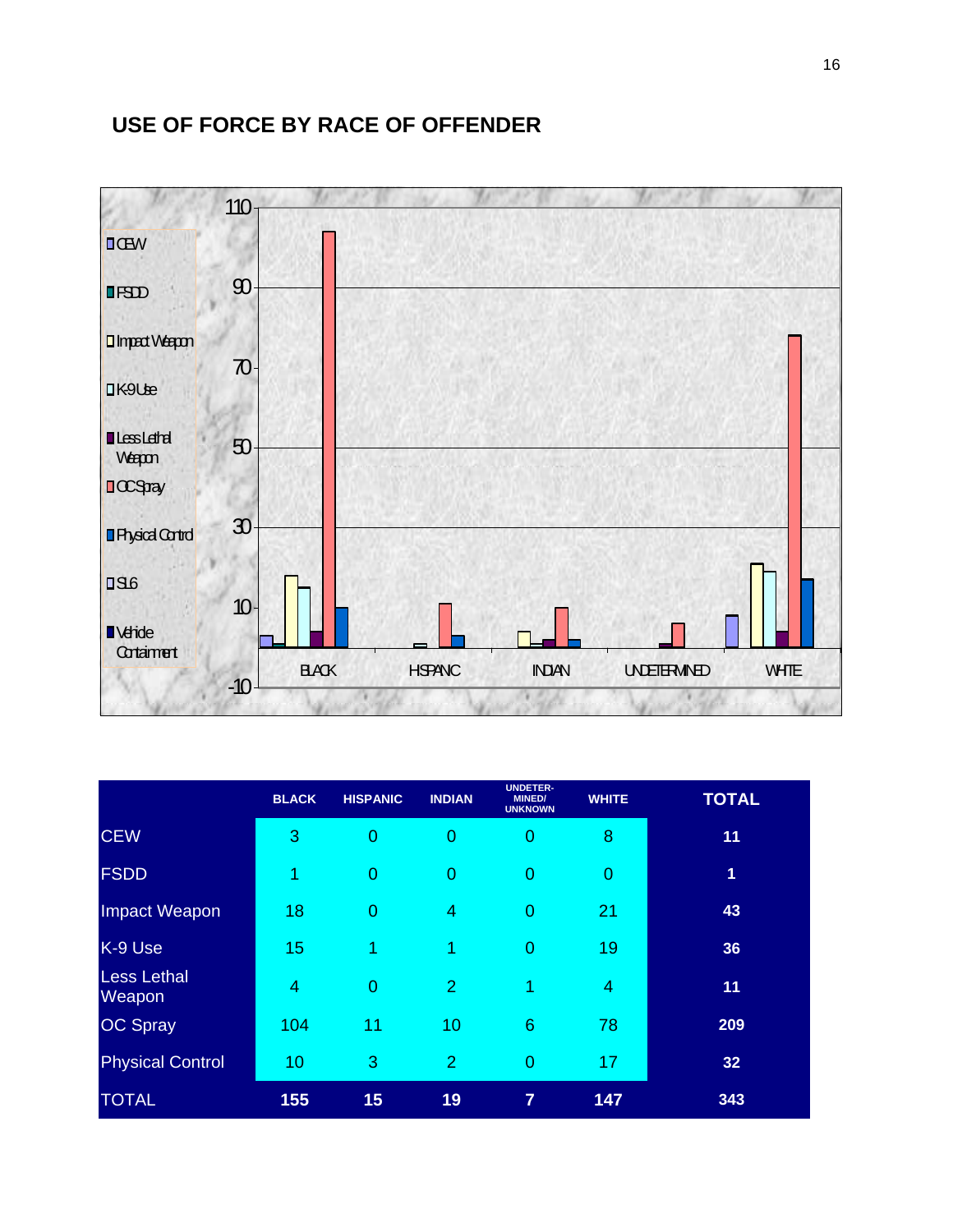

#### **USE OF FORCE BY GENDER OF OFFENDER**

|                                     | <b>Female</b> | <b>Male</b> | <b>Undetermined</b> | <b>TOTAL</b> |
|-------------------------------------|---------------|-------------|---------------------|--------------|
| <b>CEW</b>                          | 1             | 10          |                     | 11           |
| <b>FSDD</b>                         | $\Omega$      | 1           | 0                   | 1            |
| <b>Impact Weapon</b>                | 6             | 37          | 0                   | 43           |
| K-9 Use                             | $\Omega$      | 36          | 0                   | 36           |
| <b>Less Lethal</b><br><b>Weapon</b> | 1             | 10          | 0                   | 11           |
| <b>Physical Control</b>             | 1             | 31          | 0                   | 32           |
| <b>OC Spray</b>                     | 15            | 190         | 4                   | 209          |
| <b>TOTAL</b>                        | 24            | 315         | 4                   | 343          |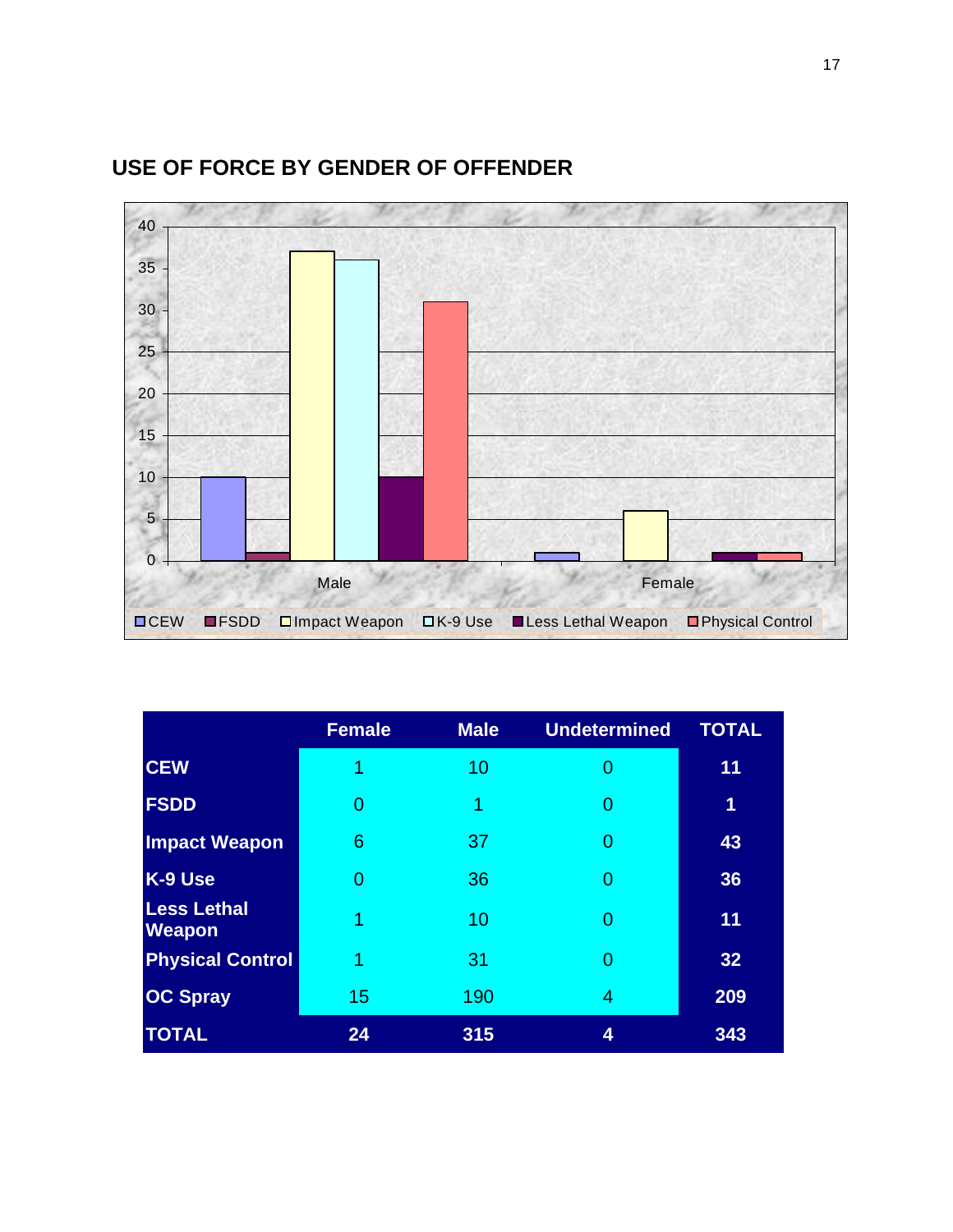#### **SUPERVISOR CONTACT REPORTS**

| $\square$ Discrimination | 200 |  |
|--------------------------|-----|--|
|                          | 180 |  |
| <b>Excessive Force</b>   | 160 |  |
|                          | 140 |  |
| $\Box$ Harassment        | 120 |  |
|                          | 100 |  |
| $\square$ Inaction       | 80  |  |
| <b>Poor Public</b>       | 60  |  |
| <b>Relations</b>         | 40  |  |
| <b>□</b> Violation of    | 20  |  |
| <b>Procedure</b>         | 0   |  |

| <b>Discrimination</b>         | 12  |
|-------------------------------|-----|
| <b>Excessive Force</b>        | 51  |
| <b>Harassment</b>             | 53  |
| <b>Inaction</b>               | 84  |
| <b>Poor Public Relations</b>  | 196 |
| <b>Violation of Procedure</b> | 67  |
| <b>TOTAL</b>                  | 463 |